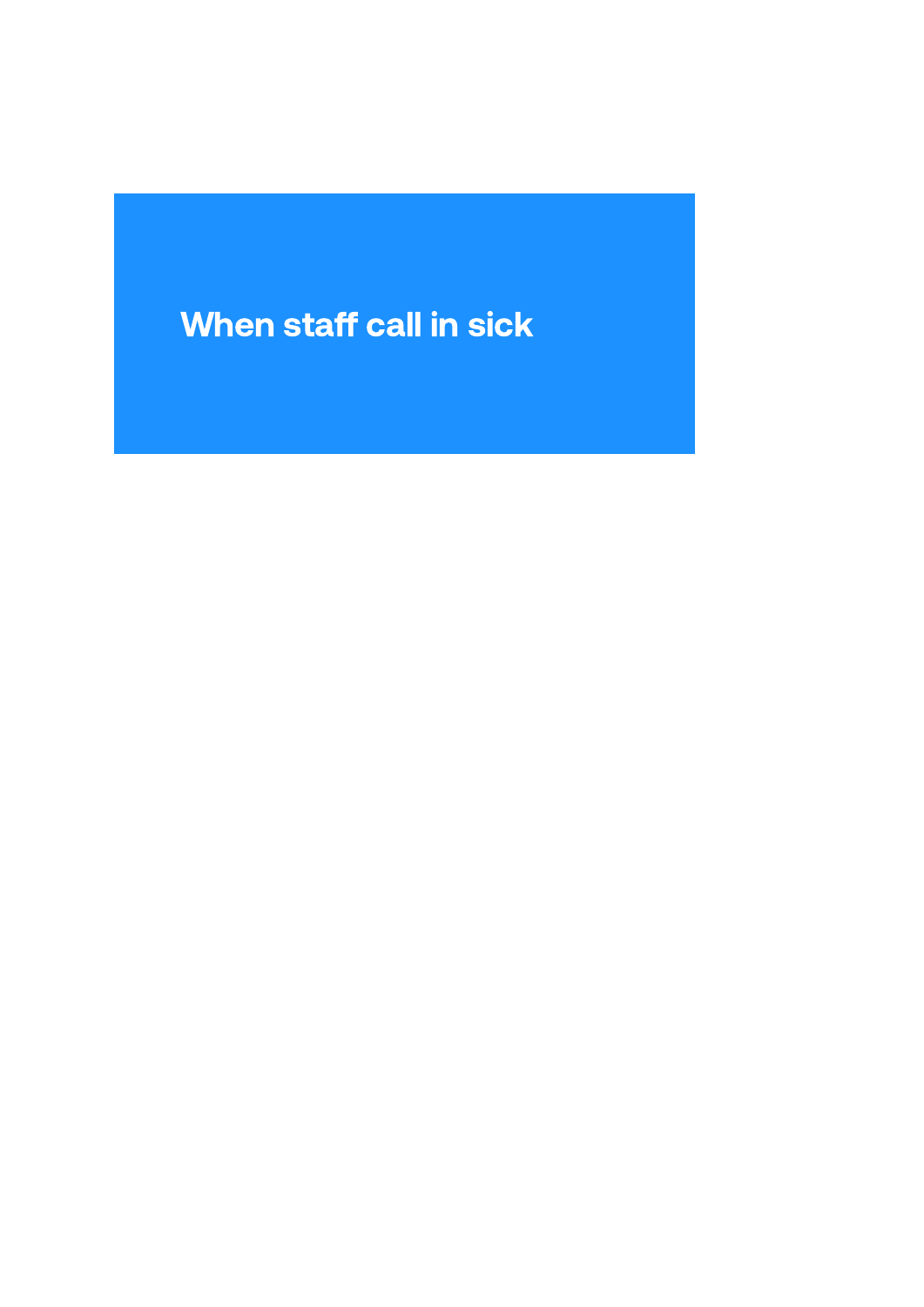### Your response when a staff member calls in sick can make a big difference to how they feel about their work.

### Communicate your reporting practices

A clear, well-communicated reporting procedure for when a member of staff calls in sick will help to ensure you get the information you need to keep the service running and tackle any future problems. Making sta aware of the reporting procedure will help to avoid any misunderstandings.

As a manager you will need to know the reporting procedure and who is responsible for reporting and referrals. You should also make sure you know where to find the numbers and referral procedures for occupational health, counselling or rapid access services.

[Top tip] You may wish to discuss the reporting procedure at a staff briefing so that everyone has the opportunity to contribute to how it works. This will also reinforce the message that absence reporting is about looking after sta wellbeing and ensuring the team is supported.

### Consistently gather key information

Always ask your staff the following questions:

- What's the reason for the absence?
- $\bullet$  How long do you think you're likely to be off?
- Is there any work you've been doing that needs to be picked up while you're off?

Your organisation's sickness absence policy may have suggested questions that you should ask.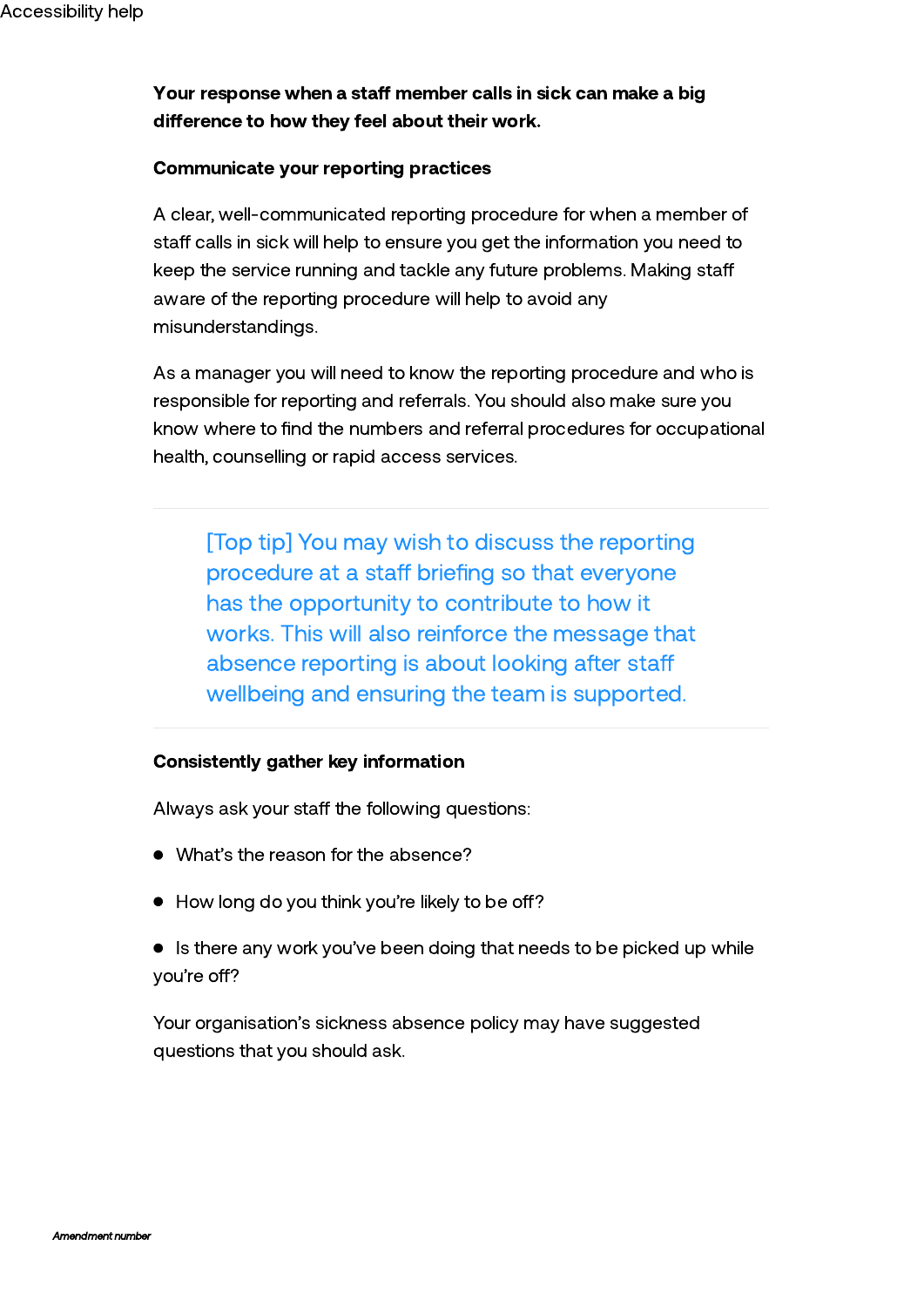- Are there any adjustments that you could make that would enable to employee to come to work?
- $\bullet$  If the illness is infectious, is there a specific period of time that they need to remain off work once they are symptom free?
- If the reason for absence is musculoskeletal, could you refer them to a rapid access service (if you have this available)?
- **If the reason for absence is related to a mental health issue, could you** refer them to a counselling service (if you have this available)?
- **If they are fit to work but physically unable to come in, is there another** area they can work in or could they work from home?

It is your responsibility to maintain records of sickness absences, including conversations with staff while they are off sick and any meetings you have following those absences.

## [Top tip] If you notice an error in recording make sure you raise it so it can be corrected.

Over time, accurate records will enable you to spot any patterns of absence or themes within the reasons for absence. This will allow you to have a balanced, fact-based conversation with staff about any worrying trends. It may even help you to facilitate early intervention to prevent bigger problems, for example physiotherapy for a bad back.

### Listen and support

Listening at this stage is key. This seems obvious but when you are busy the importance of listening can sometimes be forgotten. If this was you ringing in sick, how would you feel and what would you want your manager to say?

It may be that all you need to do is to listen, wish them well and agree either when they will be back or when you will next be in touch. Listening